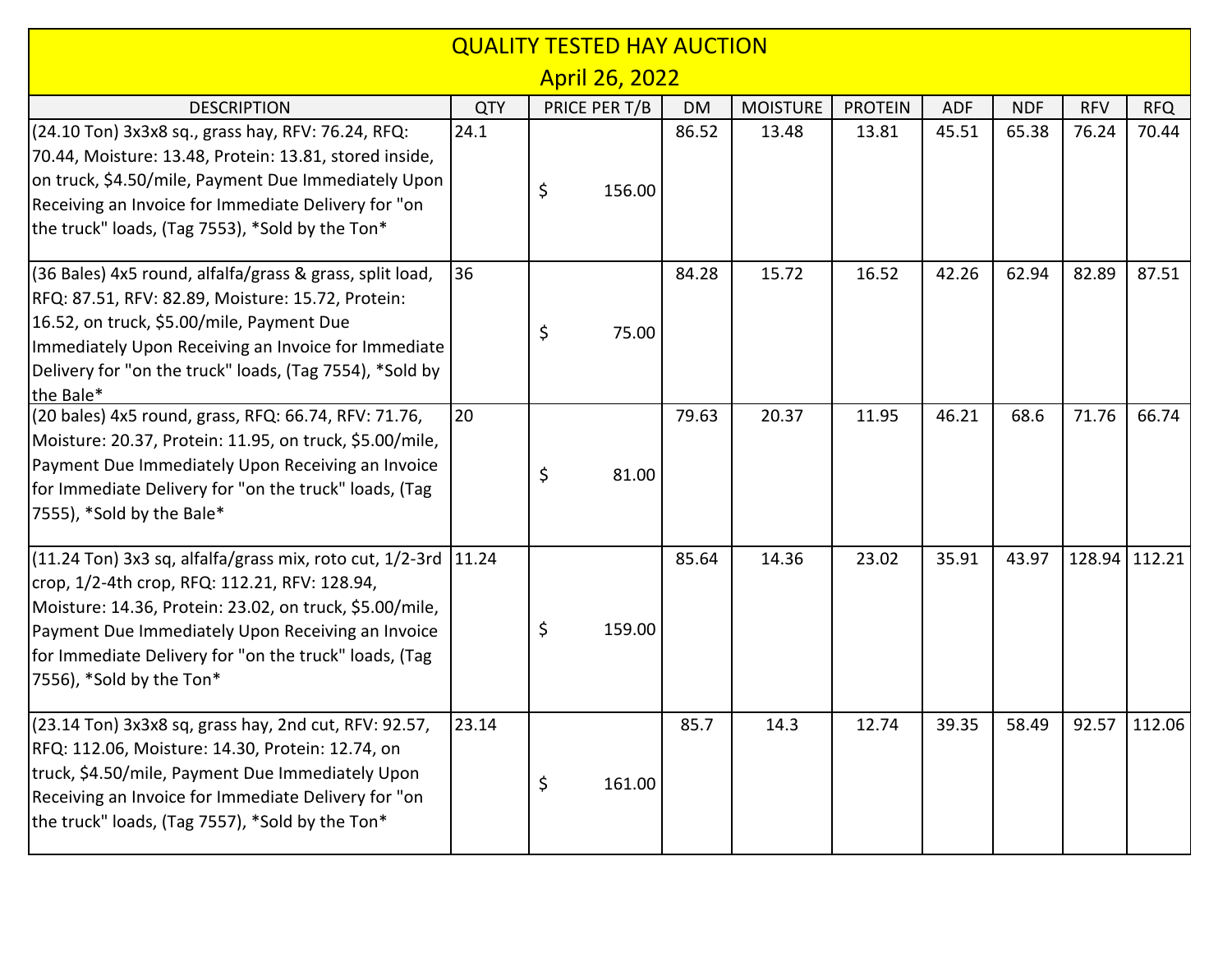| $(11.12$ Ton) med sq, alfalfa/grass, roto cut, 4th cut,  | 11.12 |    |        | 88.35 | 11.65 | 21.77 | 31.71 | 38.9  | 153.28 | 133.6         |
|----------------------------------------------------------|-------|----|--------|-------|-------|-------|-------|-------|--------|---------------|
| RFQ: 133.60, RFV: 153.28, Moisture: 11.65, Protein:      |       |    |        |       |       |       |       |       |        |               |
| [21.77, on truck, \$3.50/mile, Payment Due               |       | \$ | 196.00 |       |       |       |       |       |        |               |
| Immediately Upon Receiving an Invoice for Immediate      |       |    |        |       |       |       |       |       |        |               |
| Delivery for "on the truck" loads, (Tag 7558), *Sold by  |       |    |        |       |       |       |       |       |        |               |
| the Bale*                                                |       |    |        |       |       |       |       |       |        |               |
| (12.67 Ton) 5x6 round, grass/alfalfa, 2nd cut, stored    | 12.67 |    |        | 86.53 | 13.47 | 14.39 | 36.49 | 53.01 |        | 105.94 116.54 |
| inside, RFQ: 116.54, RFV: 105.94, Moisture: 13.47,       |       |    |        |       |       |       |       |       |        |               |
| Protein: 14.39, on truck, \$3.50/mile, Payment Due       |       |    |        |       |       |       |       |       |        |               |
| Immediately Upon Receiving an Invoice for Immediate      |       | \$ | 165.00 |       |       |       |       |       |        |               |
| Delivery for "on the truck" loads, (Tag 7559), *Sold by  |       |    |        |       |       |       |       |       |        |               |
| the Ton*                                                 |       |    |        |       |       |       |       |       |        |               |
|                                                          |       |    |        |       |       |       |       |       |        |               |
| $(27.6$ Ton) 5x6 round, alfalfa, 1st crop, *no test*, on | 27.6  |    |        |       |       |       |       |       |        |               |
| truck, \$5.00/mile, Payment Due Immediately Upon         |       |    |        |       |       |       |       |       |        |               |
| Receiving an Invoice for Immediate Delivery for "on      |       | \$ | 173.00 |       |       |       |       |       |        |               |
| the truck" loads, (Tag 7559), *Sold by the Ton*          |       |    |        |       |       |       |       |       |        |               |
|                                                          |       |    |        |       |       |       |       |       |        |               |
| (24 Bales) 3x3x8 sq., alfalfa/grass, 1st crop, RFV:      | 24    |    |        | 86.59 | 13.41 | 12.9  | 38.22 | 58.53 | 93.97  | 135.18        |
| 93.97, RFQ: 135.18, Moisture: 13.41, Protein: 12.90,     |       | \$ | 70.00  |       |       |       |       |       |        |               |
| on ground, delivery available, (Tag 2621), *Sold by the  |       |    |        |       |       |       |       |       |        |               |
| Bale*                                                    |       |    |        |       |       |       |       |       |        |               |
| (28.94 Ton) 3x4 sq., oat straw, BOL: 544883, on          | 28.94 |    |        |       |       |       |       |       |        |               |
| ground, delivery available, (Tag 2596), *Sold by the     |       | \$ | 49.00  |       |       |       |       |       |        |               |
| Ton*                                                     |       |    |        |       |       |       |       |       |        |               |
| (25.10 Ton) 3x4 sq., wheat straw, bottoms, BOL:          | 25.1  |    |        |       |       |       |       |       |        |               |
| 544888, on ground, delivery available, (Tag 2597),       |       | \$ | 43.00  |       |       |       |       |       |        |               |
| *Sold by the Ton*                                        |       |    |        |       |       |       |       |       |        |               |
| (25.5 Ton) 3x4 sq., wheat straw, bedding, BOL:           | 25.5  |    |        |       |       |       |       |       |        |               |
| 566182, on ground, delivery available, (Tag 2600),       |       | Ç  | 52.00  |       |       |       |       |       |        |               |
| *Sold by the Ton*                                        |       |    |        |       |       |       |       |       |        |               |
| (24.06 Ton) 3x4 sq., barley straw, bedding, BOL:         | 24.06 |    |        |       |       |       |       |       |        |               |
| 566184, on ground, delivery available, (Tag 2606),       |       | \$ | 50.00  |       |       |       |       |       |        |               |
| *Sold by the Ton*                                        |       |    |        |       |       |       |       |       |        |               |
| (25.35 Ton) 3x4x sq., wheat straw, bedding, BOL:         | 25.35 |    |        |       |       |       |       |       |        |               |
| 566185, on ground, delivery available, (Tag 2612),       |       | \$ | 52.00  |       |       |       |       |       |        |               |
| *Sold by the Ton*                                        |       |    |        |       |       |       |       |       |        |               |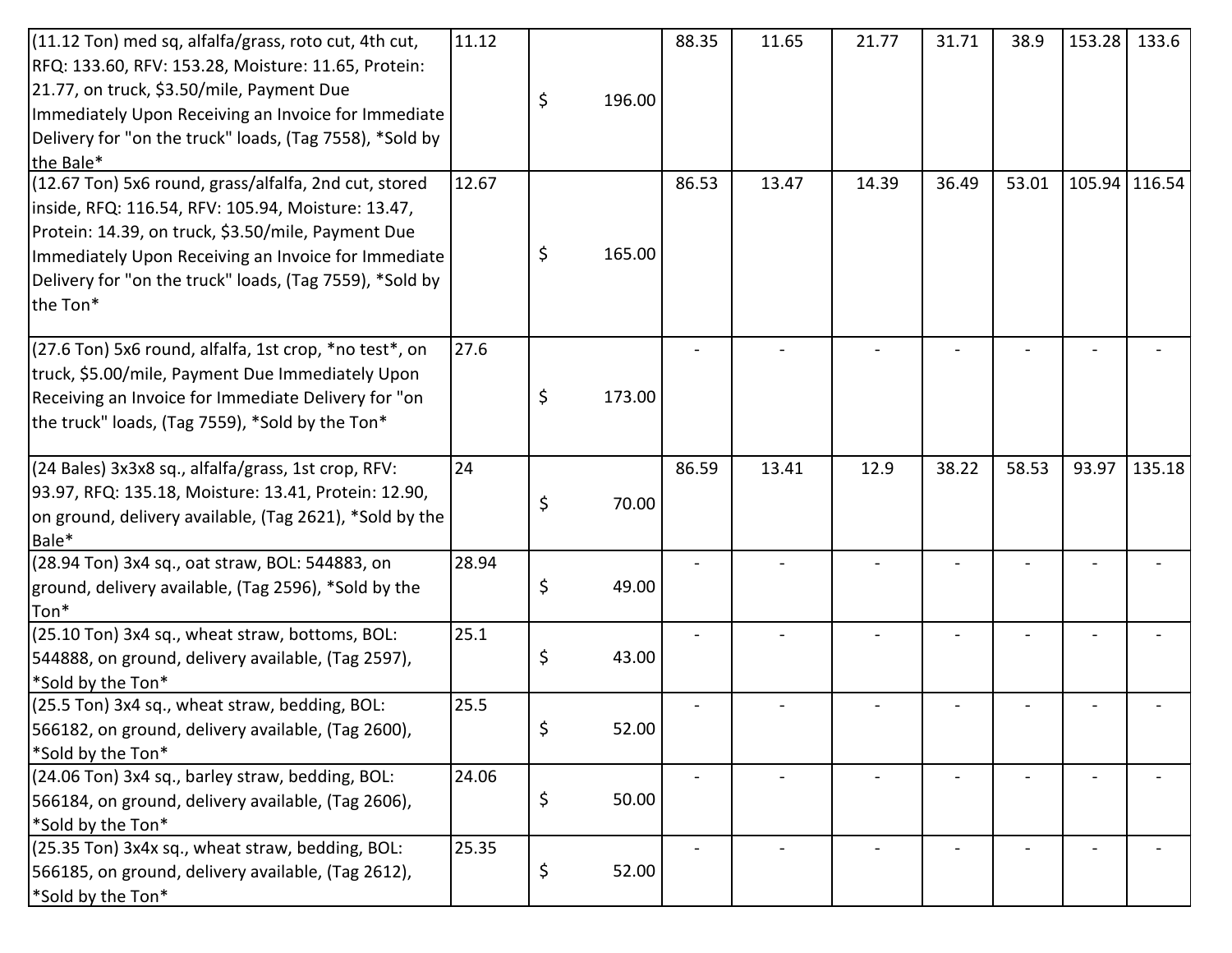| [72 Bales] 3x3x8 sq., wheat straw, on ground, delivery<br>available, (Tag 2598), *Sold by the Bale*                                                                                | 72 | \$<br>25.00  |       |       |       |       |       |        |               |
|------------------------------------------------------------------------------------------------------------------------------------------------------------------------------------|----|--------------|-------|-------|-------|-------|-------|--------|---------------|
| $(28$ Bales) 4x4.5 round, grass hay, RFV: 88.76, RFQ:<br>104.28, Moisture: 21.09, Protein: 10.84, net wrapped,<br>on ground, delivery available, (Tag 2602), *Sold by the<br>Bale* | 28 | \$<br>63.00  | 78.91 | 21.09 | 10.84 | 39.51 | 61.06 | 88.76  | 104.28        |
| (28 Bales) 4x4.5 round, grass hay, RFV: 93.58, RFQ:<br>117.50, Moisture: 11.94, Protein: 15.14, net wrapped,<br>on ground, delivery available, (Tag 2607), *Sold by the<br>Bale*   | 28 | \$<br>63.00  | 88.06 | 11.94 | 15.14 | 36.25 | 60.17 | 93.58  | 117.5         |
| (28 Bales) 4x4.5 round, grass hay, RFV: 90.71, RFQ:<br>101.61, Moisture: 13.46, Protein: 8.23, on ground,<br>delivery available, (Tag 2615), *Sold by the Bale*                    | 28 | \$<br>62.00  | 86.54 | 13.46 | 8.23  | 38.64 | 60.18 | 90.71  | 101.61        |
| (28 Bales) 4x4.5 round, grass hay, RFV: 87.10, RFQ:<br>106.30, Moisture: 13.43, Protein: 13.92, net wrapped,<br>on ground, delivery available, (Tag 2619), *Sold by the<br>Bale*   | 28 | \$<br>61.00  | 86.57 | 13.43 | 13.92 | 39.38 | 62.1  | 87.1   | 106.3         |
| (12 Bales) 4x5 round, alfalfa/grass, RFV: 139.82, RFQ:<br>159.76, Moisture: 16.45, Protein: 19.89, on ground,<br>delivery available, (Tag 2601), *Sold by the Bale*                | 12 | \$<br>117.00 | 83.55 | 16.45 | 19.89 | 29.31 | 43.98 |        | 139.82 159.76 |
| (16 Bales) 4x5 round, alfalfa/grass, RFV: 147.74, RFQ:<br>175.07, Moisture: 23.46, Protein: 20.44, on ground,<br>delivery available, (Tag 2603), *Sold by the Bale*                | 16 | \$<br>115.00 | 76.54 | 23.46 | 20.44 | 28.28 | 42.09 | 147.74 | 175.07        |
| (14 Bales) 5x6 round, corn stalks, net wrapped, on<br>ground, delivery available, (Tag 2604), *Sold by the<br>Bale*                                                                | 14 | \$<br>31.00  |       |       |       |       |       |        |               |
| (28 Bales) 5x6 round, corn stalks, net wrapped, on<br>ground, delivery available, (Tag 2605), *Sold by the<br>Bale*                                                                | 28 | \$<br>28.00  |       |       |       |       |       |        |               |
| (28 Bales) 5x6 round, corn stalks, net wrap, on ground, 28<br>delivery available, (Tag 2608), *Sold by the Bale*                                                                   |    | \$<br>27.00  |       |       |       |       |       |        |               |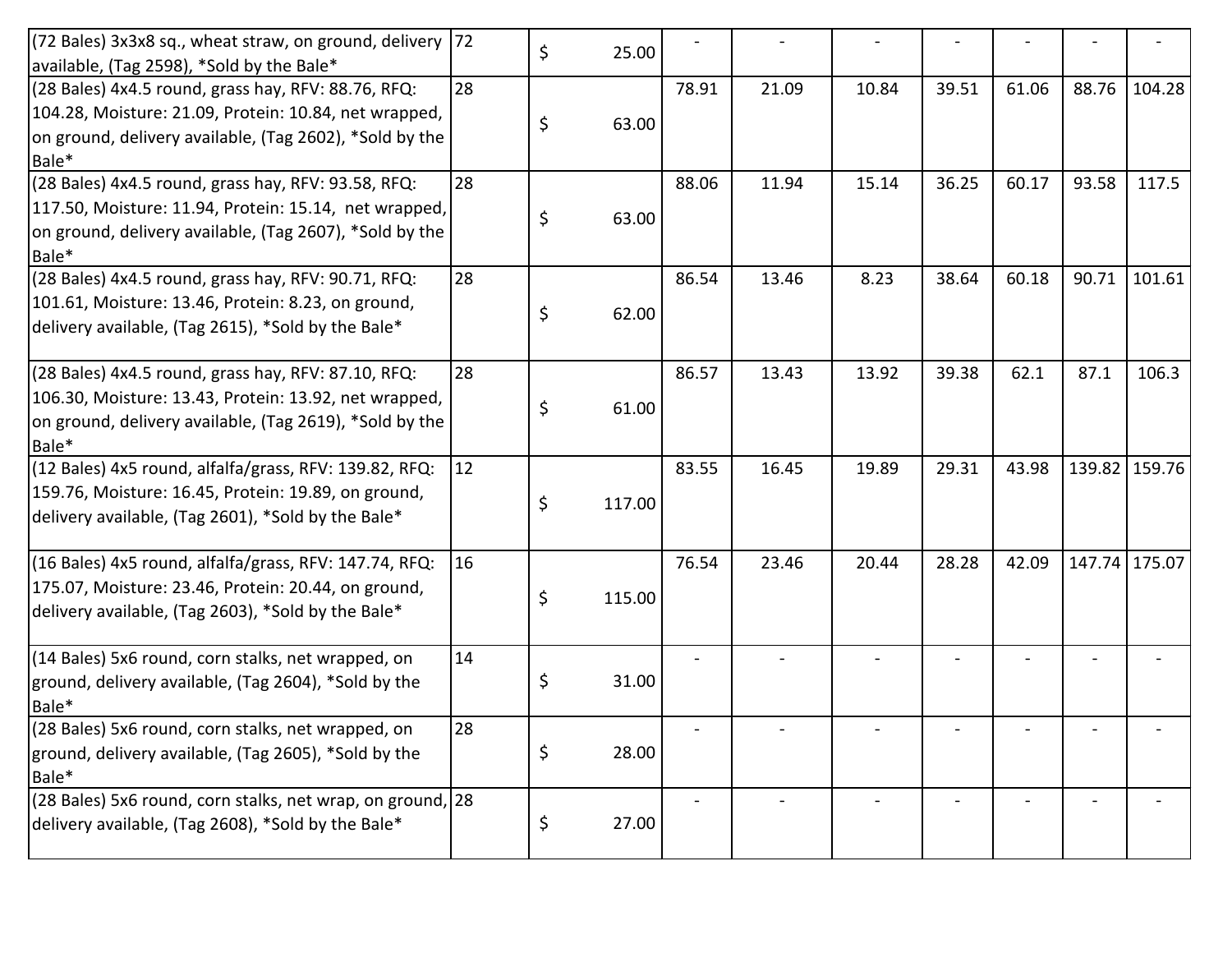| (14 Bales) 5x6 round, corn stalks, net wrap, on ground, 14                                          |       |              |       |       |       |       |       |       |               |
|-----------------------------------------------------------------------------------------------------|-------|--------------|-------|-------|-------|-------|-------|-------|---------------|
| delivery available, (Tag 2610), *Sold by the Bale*                                                  |       | \$<br>31.00  |       |       |       |       |       |       |               |
| (11 Bales) 5x6 round, corn stalks, net wrap, on ground, 11                                          |       |              |       |       |       |       |       |       |               |
| delivery available, (Tag 2611), *Sold by the Bale*                                                  |       | \$<br>31.00  |       |       |       |       |       |       |               |
| (11 Bales) 5x6 round, corn stalks, on ground, delivery<br>available, (Tag 2609), *Sold by the Bale* | 11    | \$<br>28.00  |       |       |       |       |       |       |               |
| $(2.36$ Ton) 5x5 round, grass hay, RFV: 92.07, RFQ:                                                 | 2.36  |              | 79.56 | 20.44 | 10.42 | 39.39 | 58.83 | 92.07 | 103.74        |
| 103.74, Moisture: 20.44, Protein: 10.42, 1st crop, on                                               |       |              |       |       |       |       |       |       |               |
| ground, delivery available, (Tag 2613), *Sold by the                                                |       | \$<br>109.00 |       |       |       |       |       |       |               |
| Ton*                                                                                                |       |              |       |       |       |       |       |       |               |
| (2.41 Ton) 4x5 round, clover/alfalfa, 4th cut, RFV:                                                 | 2.41  |              | 86.04 | 13.96 | 20.24 | 30.48 | 42.52 |       | 142.44 194.47 |
| [142.44, RFQ: 194.47, Moisture: 13.96, Protein: 20.24,                                              |       |              |       |       |       |       |       |       |               |
| on ground, delivery available, (Tag 2614), *Sold by the                                             |       | \$<br>151.00 |       |       |       |       |       |       |               |
| Ton*                                                                                                |       |              |       |       |       |       |       |       |               |
| (13 Bales) 4x5 round, grass mix hay, RFV: 100.33, RFQ: 13                                           |       |              | 88.15 | 11.85 | 13.79 | 35.75 | 56.7  |       | 100.33 141.84 |
| 141.84, Moisture: 11.85, Protein: 13.79, stored inside                                              |       |              |       |       |       |       |       |       |               |
| on concrete, on ground, delivery available, (Tag 2616),                                             |       | \$<br>99.00  |       |       |       |       |       |       |               |
| *Sold by the Bale*                                                                                  |       |              |       |       |       |       |       |       |               |
| (12.5 Ton) 5x6 round, alfalfa/grass, 4th cutting, RFV:                                              | 12.5  |              | 84.53 | 15.47 | 21.32 | 33.31 | 44.44 |       | 131.76 159.68 |
| 131.76, RFQ: 159.68, Moisture: 15.47, Protein: 21.32,                                               |       | \$<br>151.00 |       |       |       |       |       |       |               |
| net wrap, on ground, delivery available, (Tag 2617),                                                |       |              |       |       |       |       |       |       |               |
| *Sold by the Ton*                                                                                   |       |              |       |       |       |       |       |       |               |
| (18 Bales) 4x5 round, grass mix, RFV: 97.97, RFQ:                                                   | 18    |              | 85.55 | 14.45 | 9.68  | 36.5  | 57.45 | 97.97 | 140.83        |
| 140.83, Moisture: 14.45, Protein: 9.68, net wrapped,                                                |       |              |       |       |       |       |       |       |               |
| $*(1)$ bale in this load is a size 4x4 round*, on ground,                                           |       | \$<br>106.00 |       |       |       |       |       |       |               |
| delivery available, (Tag 2618), *Sold by the Bale*                                                  |       |              |       |       |       |       |       |       |               |
| (26.56 Ton) 5x6 round, alfalfa/grass, 1st crop, RFV:                                                | 26.56 |              | 85.21 | 14.79 | 19.89 | 30.39 | 38.6  |       | 157.26 162.83 |
| 157.26, RFQ: 162.83, Mositure: 14.79, Protein: 19.89,                                               |       |              |       |       |       |       |       |       |               |
| always shedded, on ground, delivery available, (Tag                                                 |       | \$<br>170.00 |       |       |       |       |       |       |               |
| 2620), *Sold by the Ton*                                                                            |       |              |       |       |       |       |       |       |               |
| (23 Bales) 5x5 round, grass hay, RFV: 80.24, RFQ:                                                   | 23    |              | 84.71 | 15.29 | 9.94  | 45.27 | 62.19 | 80.24 | 76.14         |
| 76.14, Moisture: 15.29, Protein: 9.94, net wrapped,                                                 |       |              |       |       |       |       |       |       |               |
| stored inside, on ground, delivery available, (Tag                                                  |       | \$<br>61.00  |       |       |       |       |       |       |               |
| [2622], *Sold by the Bale*                                                                          |       |              |       |       |       |       |       |       |               |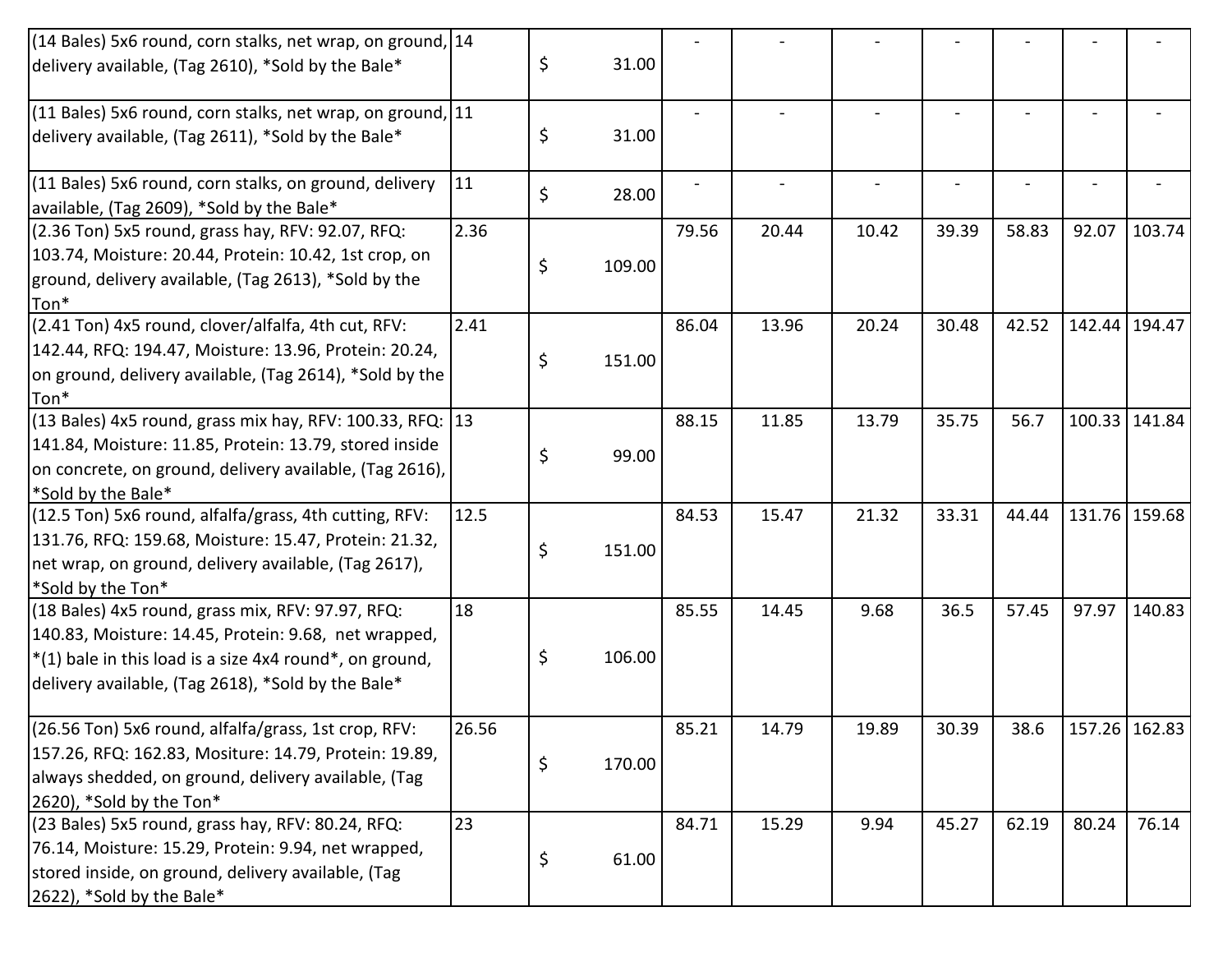| (24 Bales) 3x3x8 sq., alfalfa/grass, 2nd crop, RFV:            | 24   |    |        | 87.17 | 12.83 | 18.83 | 26.71 | 35.29 |               | 179.46 185.09 |
|----------------------------------------------------------------|------|----|--------|-------|-------|-------|-------|-------|---------------|---------------|
| [179.46, RFQ: 185.09, Moisture: 12.83, Protein: 18.83,         |      |    |        |       |       |       |       |       |               |               |
| on ground, delivery available, (Tag 2623), *Sold by the        |      | Ś  | 163.00 |       |       |       |       |       |               |               |
| Bale*                                                          |      |    |        |       |       |       |       |       |               |               |
| (20 Bales) 3x3x8 sq., upland grass, RFV: 125.48, RFQ:          | 20   |    |        | 85.93 | 14.07 | 19.2  | 29.31 | 49.07 | 125.48 148.67 |               |
| 148.67, Moisture: 14.07, Protein: 19.20, on ground,            |      |    |        |       |       |       |       |       |               |               |
| delivery available, (Tag 2624), *Sold by the Bale*             |      |    | 106.00 |       |       |       |       |       |               |               |
| $(23$ Bales) 5x5 round, CRP grass bedding, net wrap, no $ 23 $ |      |    |        |       |       |       |       |       |               |               |
| test, on ground, delivery available, (Tag 2625), *Sold         |      | \$ | 38.00  |       |       |       |       |       |               |               |
| by the Bale*                                                   |      |    |        |       |       |       |       |       |               |               |
| $(18$ Bales) $3x3x8$ sq., alfalfa, $3rd$ crop, RFV: 165.42,    | 18   |    |        | 87.21 | 12.79 | 19.8  | 29.57 | 37.02 |               | 165.42 162.76 |
| RFQ: 162.76, Moisture: 12.79, Protein: 19.80, stored           |      |    |        |       |       |       |       |       |               |               |
| inside, on ground, delivery available, (Tag 2626), *Sold       |      | Ś  | 95.00  |       |       |       |       |       |               |               |
| by the Bale*                                                   |      |    |        |       |       |       |       |       |               |               |
| (7.88 Ton) 3x3x8 sq., alfalfa/grass, 2nd cutting, RFV:         | 7.88 |    |        | 90.45 | 9.55  | 22.55 | 24.76 | 34.77 | 186.17        | 207.51        |
| 186.17, RFQ: 207.51, Moisture: 9.55, Protein: 22.55,           |      |    |        |       |       |       |       |       |               |               |
| stored inside, on ground, delivery available, (Tag             |      |    | 210.00 |       |       |       |       |       |               |               |
| $[2627]$ , *Sold by the Ton*                                   |      |    |        |       |       |       |       |       |               |               |
| (9.68 Ton) 5x6 round, orchard grass/alfalfa mix, RFV:          | 9.68 |    |        | 85.05 | 14.95 | 17.32 | 32.96 | 47.41 |               | 123.99 147.96 |
| 123.99, RFQ: 147.96, Moisture: 14.95, Protein: 17.32,          |      |    |        |       |       |       |       |       |               |               |
| 2nd cut, on ground, delivery available, (Tag 2628),            |      |    | 162.00 |       |       |       |       |       |               |               |
| *Sold by the Ton*                                              |      |    |        |       |       |       |       |       |               |               |
| (21 Bales) 5x6 round, corn stalks, on ground, delivery         | 21   | \$ | 37.00  |       |       |       |       |       |               |               |
| available, (Tag 2629), *Sold by the Bale*                      |      |    |        |       |       |       |       |       |               |               |
| (72 Bales) 3x3x8 sq., Premium oat straw, on ground,            | 72   |    |        |       |       |       |       |       |               |               |
| delivery available, (Tag 2635), *Sold by the Bale*             |      | S  | 41.00  |       |       |       |       |       |               |               |
| (11 Bales) 5x6 round, corn stalks, on ground, delivery         | 11   |    |        |       |       |       |       |       |               |               |
| available, (Tag 2633), *Sold by the Bale*                      |      | \$ | 23.00  |       |       |       |       |       |               |               |
| (24 Bales) 3x3x8 sq., alfalfa/grass, 1st crop, RFV:            | 24   |    |        | 85.97 | 14.03 | 17.55 | 34.76 | 46.69 |               | 123.16 144.04 |
| 123.16, RFQ: 144.04, Moisture: 14.03, Protein: 17.55,          |      |    |        |       |       |       |       |       |               |               |
| on ground, delivery available, (Tag 2630), *Sold by the        |      | \$ | 86.00  |       |       |       |       |       |               |               |
| Bale*                                                          |      |    |        |       |       |       |       |       |               |               |
| (23 Bales) 5x5 round, CRP grass, bedding, net wrap, on 23      |      |    |        |       |       |       |       |       |               |               |
| ground, delivery available, (Tag 2631), *Sold by the           |      | \$ | 37.00  |       |       |       |       |       |               |               |
| Bale*                                                          |      |    |        |       |       |       |       |       |               |               |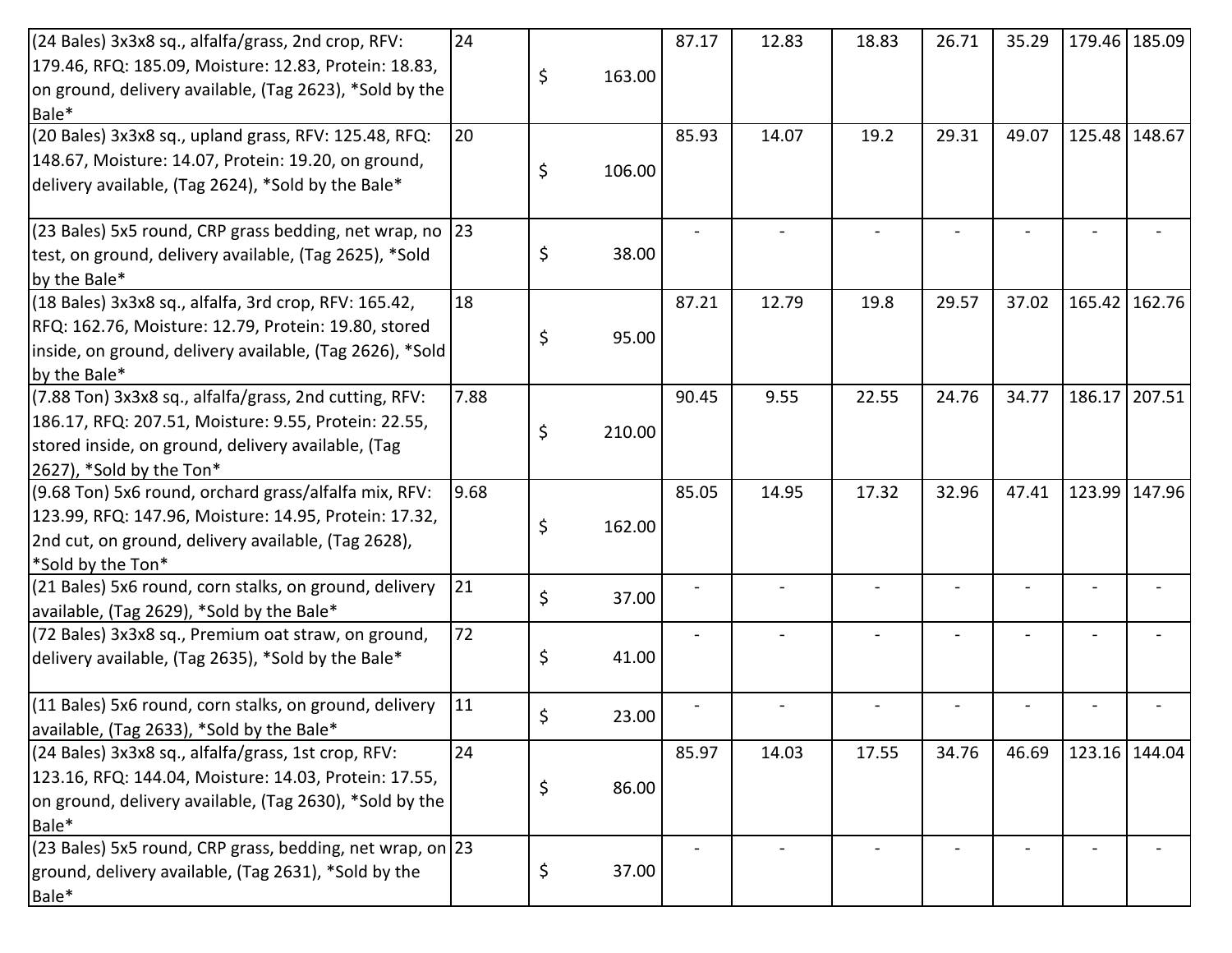| (36 bales) 3x4 sq, rotary wheat straw bedding, on           | 36    |              |       |       |       |       |       |               |               |
|-------------------------------------------------------------|-------|--------------|-------|-------|-------|-------|-------|---------------|---------------|
| ground, delivery available, (Tag 2632), *Sold by the        |       | \$<br>36.00  |       |       |       |       |       |               |               |
| Bale*                                                       |       |              |       |       |       |       |       |               |               |
| (18 Bales) med. sq., alfalfa, 4th cutting, RFV: 150.35,     | 18    |              | 88.33 | 11.67 | 19.96 | 33.28 | 39.98 | 150.35 127.45 |               |
| RFQ: 127.45, Moisture: 11.67, Protein: 19.96, on            |       | \$<br>114.00 |       |       |       |       |       |               |               |
| ground, delivery available, (Tag 2634), *Sold by the        |       |              |       |       |       |       |       |               |               |
| Bale*                                                       |       |              |       |       |       |       |       |               |               |
| (5.01 Ton) 5x6 round, alfalfa/grass, 1st crop, RFV:         | 5.01  |              | 84.65 | 15.35 | 18.45 | 35.61 | 44.31 |               | 128.48 122.82 |
| 128.48, RFQ: 122.82, Moisture: 15.35, Protein: 18.45,       |       |              |       |       |       |       |       |               |               |
| net wrapped, stored inside, on ground, delivery             |       | \$<br>172.00 |       |       |       |       |       |               |               |
| available, (Tag 2636), *Sold by the Ton*                    |       |              |       |       |       |       |       |               |               |
| (24 Bales) med sq, grass, 3rd cutting, RFV: 115.79,         | 24    |              | 83.02 | 16.98 | 20.22 | 33.55 | 50.45 | 115.79 117.61 |               |
| RFQ: 117.61, Moisture: 16.98, Protein: 20.22, on            |       | \$<br>119.00 |       |       |       |       |       |               |               |
| ground, delivery available, (Tag 2637), *Sold by the        |       |              |       |       |       |       |       |               |               |
| Bale*                                                       |       |              |       |       |       |       |       |               |               |
| (8 Bales) 4x6 round, grass mix hay, RFV: 92.86, RFQ:        | l8    |              | 87.41 | 12.59 | 13.41 | 40.9  | 57.15 | 92.86         | 116.32        |
| 116.32, Moisture: 12.59, Protein: 13.41, on ground,         |       | \$<br>78.00  |       |       |       |       |       |               |               |
| delivery available, (Tag 2638), *Sold by the Bale*          |       |              |       |       |       |       |       |               |               |
| (8 Bales) 4x6 round, grass hay, RFV: 65.79, RFQ: 65.29, 8   |       |              | 84.87 | 15.13 | 9.84  | 50.41 | 70.35 | 65.79         | 65.29         |
| Moisture: 15.13, Protein: 9.84, on ground, delivery         |       | \$<br>75.00  |       |       |       |       |       |               |               |
| available, (Tag 2639), *Sold by the Bale*                   |       |              |       |       |       |       |       |               |               |
| (18 Bales) 3x3x8 sq., alfalfa, RFV: 140.30, RFQ: 126.33, 18 |       |              | 85.1  | 14.9  | 20.1  | 33.17 | 41.77 | 140.3         | 126.33        |
| Moisture: 14.90, Protein: 20.10, 3rd crop, stored           |       | \$<br>110.00 |       |       |       |       |       |               |               |
| inside, on ground, delivery available, (Tag 2640), *Sold    |       |              |       |       |       |       |       |               |               |
| by the Bale*                                                |       |              |       |       |       |       |       |               |               |
| (21.04 Ton) 3x3x8 sq., alfalfa/grass, Roto cut, RFV:        | 21.04 |              | 82.98 | 17.02 | 25.76 | 35.14 | 44.16 |               | 129.74 119.74 |
| 129.74, RFQ: 119.74, Moisture: 17.02, Protein: 25.76,       |       | \$<br>196.00 |       |       |       |       |       |               |               |
| 4th crop, on ground, delivery available, (Tag 2641),        |       |              |       |       |       |       |       |               |               |
| *Sold by the Ton*                                           |       |              |       |       |       |       |       |               |               |
| (4.05 Ton) 5x6 round, alfalfa/grass, 1st crop, RFV:         | 4.05  |              | 89.29 | 10.71 | 19.8  | 31    | 40.2  | 150.08 151.51 |               |
| 150.08, RFQ: 151.51, Moisture: 10.71, Protein: 19.80,       |       |              |       |       |       |       |       |               |               |
| net wrapped, stored inside, on ground, delivery             |       | \$<br>175.00 |       |       |       |       |       |               |               |
|                                                             |       |              |       |       |       |       |       |               |               |